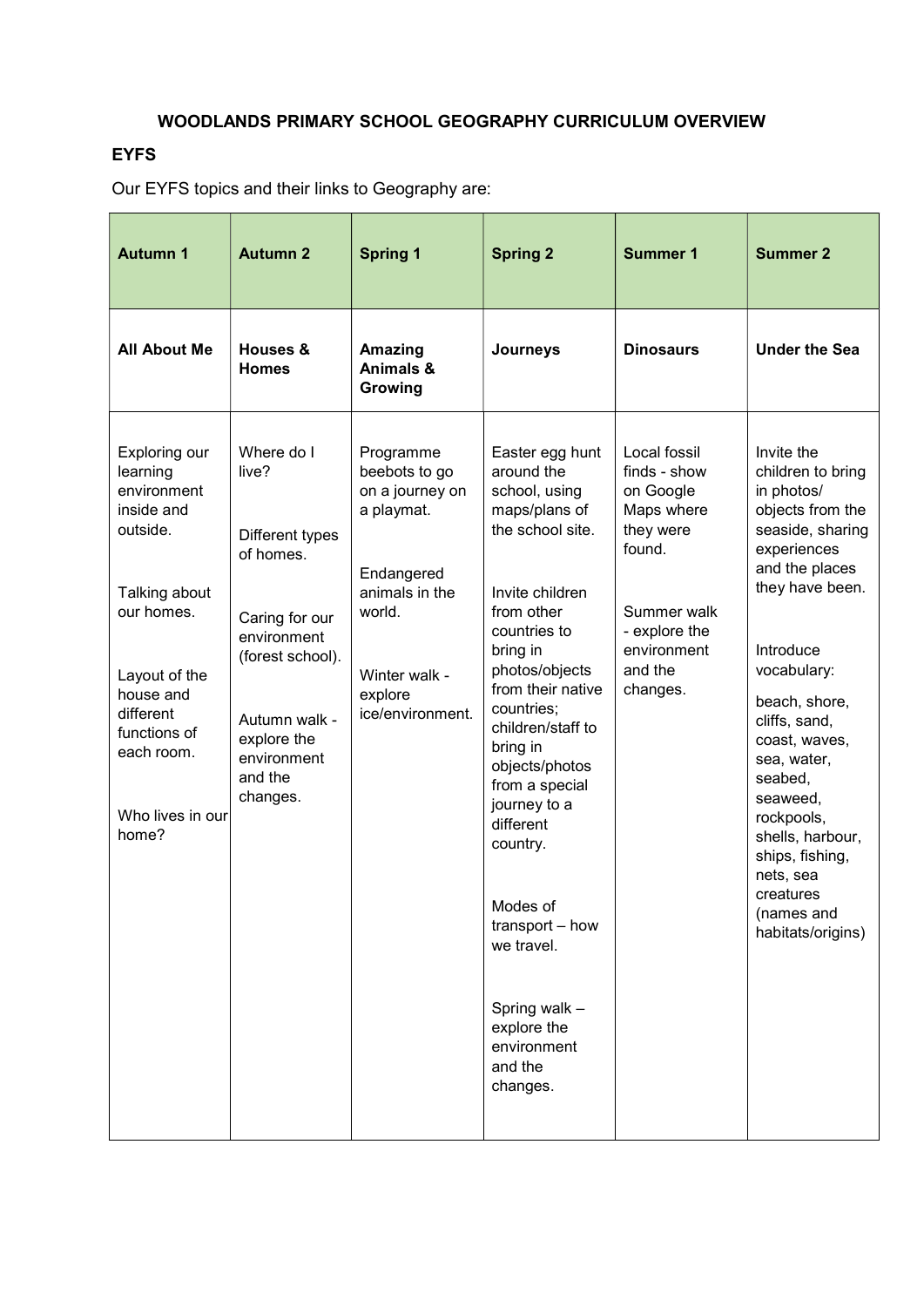## KEY STAGE ONE

Pupils develop their knowledge about the world, the United Kingdom and their locality. They learn to understand basic subject-specific vocabulary relating to human and physical geography and begin to use geographical skills, including first-hand observation.

## CREATIVE CURRICULUM YEAR 1 & 2:

|                | <b>Autumn 1</b>                                                                                                                                                                 | <b>Autumn 2</b> | <b>Spring 1</b>                                                                                                                                                           | <b>Spring 2</b> | <b>Summer 1</b>                                                                                                                                                                                                                                         | <b>Summer 2</b>            |
|----------------|---------------------------------------------------------------------------------------------------------------------------------------------------------------------------------|-----------------|---------------------------------------------------------------------------------------------------------------------------------------------------------------------------|-----------------|---------------------------------------------------------------------------------------------------------------------------------------------------------------------------------------------------------------------------------------------------------|----------------------------|
| <b>CYCLE A</b> | <b>Habitats / Local Area</b>                                                                                                                                                    |                 |                                                                                                                                                                           |                 | <b>Conservation</b>                                                                                                                                                                                                                                     |                            |
|                | <b>Timothy Limpet (Troll Swap</b><br>text) is moving to Ellesmere<br>Port and needs our help!<br>Consider how a habitat<br>supports the animals living<br>there - adopt an owl. |                 |                                                                                                                                                                           |                 | "The Last Wolf" literacy text -<br>the wolf, Iynx & bear live in the<br>one remaining tree in the forest,<br>what will happen to them?<br>Delamere Forest - consider<br>how the local environment has<br>changed and how it will<br>continue to change. |                            |
| <b>CYCLE B</b> | Me and the<br>world                                                                                                                                                             |                 | <b>On Safari</b>                                                                                                                                                          |                 |                                                                                                                                                                                                                                                         | <b>Houses and</b><br>homes |
|                | "Lost and Found" literacy<br>$text - where is the penguin$<br>from (Antarctica)? Is it near<br>Ellesmere Port? Is it the<br>same or different to where<br>we live?              |                 | "The Lion Inside" literacy text<br>- the giraffe at Chester zoo<br>wants to move to Kenya.<br>Needs help to compare the<br>zoo to where his family are<br>from, in Kenya. |                 | "Goldilocks and the One Bear"<br>literacy text - the Bear is lost in<br>Ellesmere Port. What will he<br>see while he is here? What<br>types of buildings/ landmarks<br>will he find?                                                                    |                            |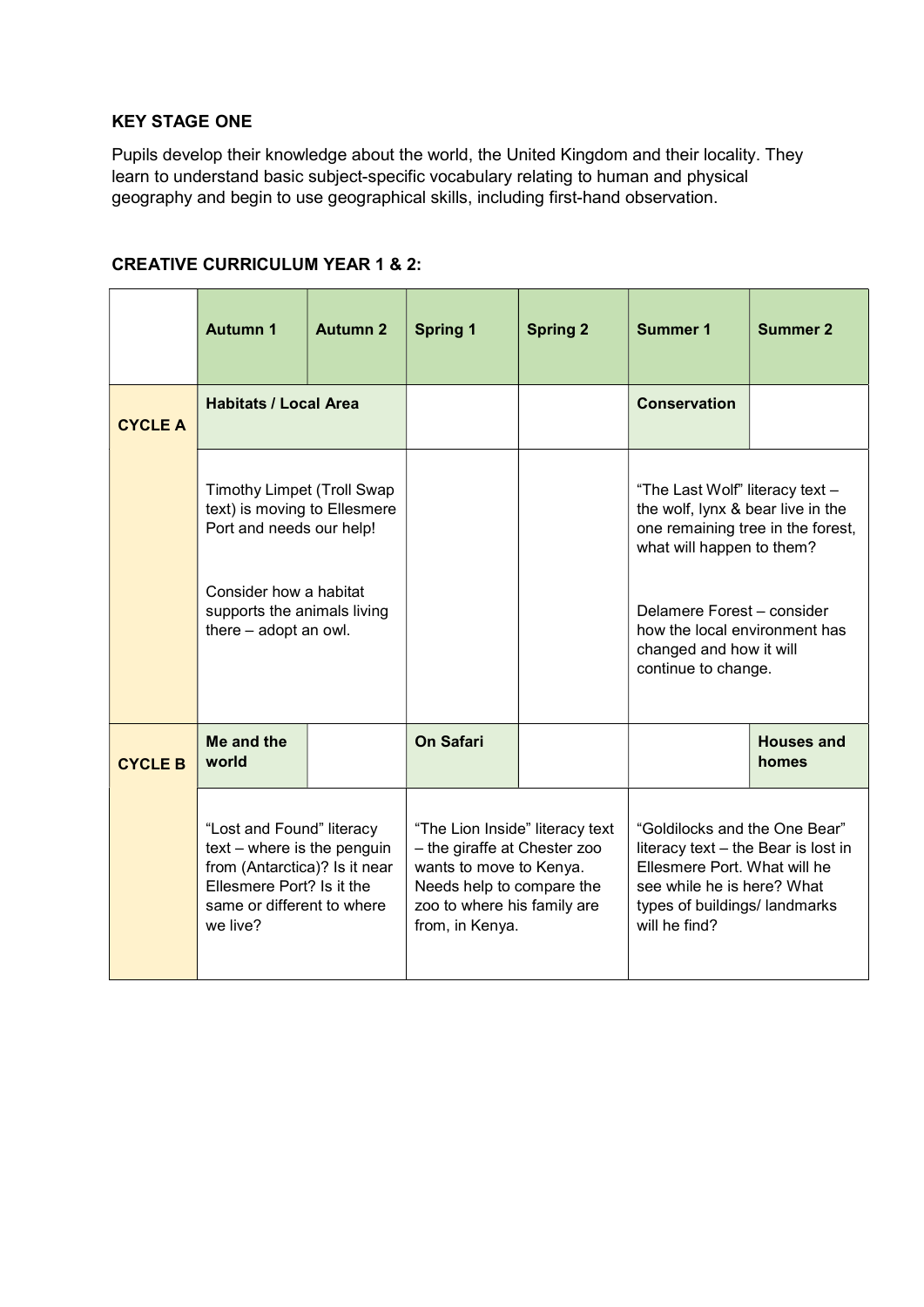## KEY STAGE TWO

Pupils extend their knowledge and understanding beyond the local area to include the United Kingdom and Europe, North and South America. This includes learning the location and characteristics of a range of the world's most significant human and physical features. They develop their use of geographical knowledge, understanding and skills to enhance their locational and place knowledge.

#### CREATIVE CURRICULUM YEAR 3 & 4:

|                   | <b>Autumn 1</b>                                                                                                                                                                                                      | <b>Autumn 2</b>                                                                                                                                                  | <b>Spring 1</b>                                                                                                                                                                      | <b>Spring 2</b>                                                                                                                                      | <b>Summer 1</b>                                                                                                                                                                                                                                 | <b>Summer 2</b> |
|-------------------|----------------------------------------------------------------------------------------------------------------------------------------------------------------------------------------------------------------------|------------------------------------------------------------------------------------------------------------------------------------------------------------------|--------------------------------------------------------------------------------------------------------------------------------------------------------------------------------------|------------------------------------------------------------------------------------------------------------------------------------------------------|-------------------------------------------------------------------------------------------------------------------------------------------------------------------------------------------------------------------------------------------------|-----------------|
| Year <sub>3</sub> | Oceans and<br><b>Coastal</b><br><b>Adventures</b>                                                                                                                                                                    | <b>Belonging</b>                                                                                                                                                 |                                                                                                                                                                                      | <b>Getting to</b><br>know the<br><b>UK</b>                                                                                                           | <b>Europe</b>                                                                                                                                                                                                                                   |                 |
|                   | "Seal Surfer"<br>literacy text -<br>where do<br>seals live<br>(coast,<br>oceans,<br>seas)? What<br>are the<br>features there<br>(including<br>coastal<br>erosion)?<br>What is the<br>human impact<br>on marine life? | "Winter's<br>Child" literacy<br>$text - study$<br>of<br>homelessnes<br>s in the UK,<br>starting with<br>Chester and<br>expanding to<br>other major<br>UK cities. | A study of land use;<br>comparing rural, urban<br>and topographical<br>features of different parts<br>of the UK, including an<br>introduction to how they<br>have changed over time. |                                                                                                                                                      | "The Journey" literacy text - a<br>journey through Europe: a study<br>of the continent's geographical<br>features (physical and human,<br>including mountains, volcanoes,<br>rivers, lakes, countries, capital<br>cities and famous landmarks). |                 |
| Y4                | "Wild vs<br><b>Captivity</b> " &<br><b>Rainforests</b>                                                                                                                                                               |                                                                                                                                                                  | Local area<br>study:<br><b>Chester</b>                                                                                                                                               | <b>Volcanoes</b>                                                                                                                                     | <b>Natural World and</b><br>seas/oceans                                                                                                                                                                                                         |                 |
|                   | "Gorilla" literacy text (illegal<br>trade in a gorilla) - does man<br>have dominion over the<br>Earth? Explore how trade<br>links can sometimes be<br>negative.                                                      |                                                                                                                                                                  | Cross-<br>curricular<br>with the<br>History topic<br>(Romans)                                                                                                                        | "When the<br><b>Giant Stirred"</b><br>literacy text -<br>study of<br>formation,<br>location &<br>impact of<br>volcanoes &<br>eruptions<br>(including | "Where the forest<br>meets the sea",<br>"Rainforest in 30<br>seconds" and "Blue<br>John" literacy texts -<br>includes a rainforests<br>study and natural<br>disasters study.<br>Consider a range of<br>natural disasters, how                   |                 |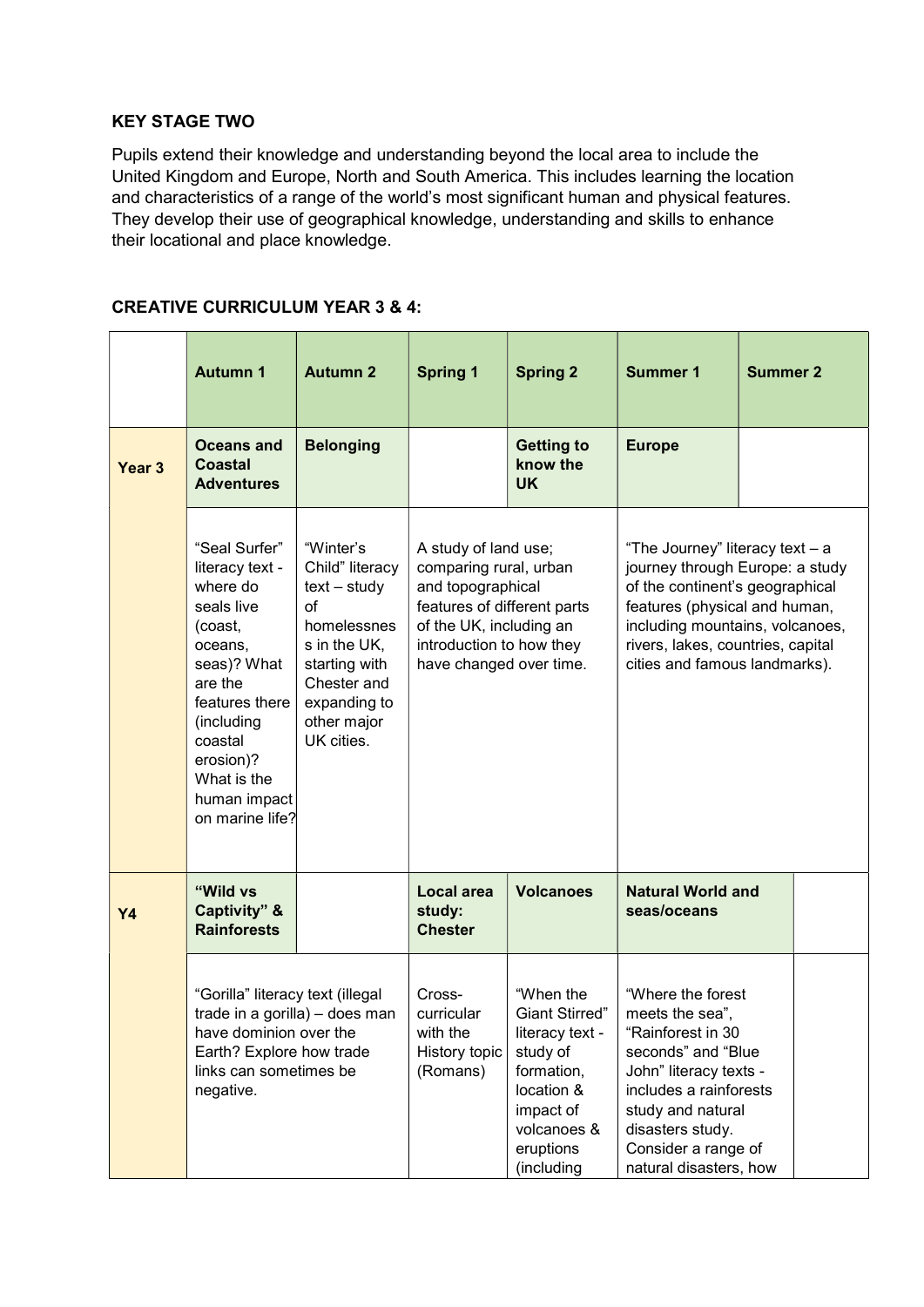|  | historically -<br>Pompeii,<br>Herculaneum<br>& | they are recorded/<br>measured and how we<br>as humans can put<br>measures in place to                                                                                                            |  |
|--|------------------------------------------------|---------------------------------------------------------------------------------------------------------------------------------------------------------------------------------------------------|--|
|  | Eyjafjallajokull                               | overcome them/<br>prevent them/live<br>alongside them.<br>Includes study of<br>historic earthquakes<br>from past and present,<br>and case study of the<br>Tsunami in the Indian<br>Ocean in 2004. |  |

# CREATIVE CURRICULUM YEAR 5 & 6:

|                   | <b>Autumn 1</b>                                                                                                                                                                                                                                       | <b>Autumn 2</b>     | <b>Spring 1</b> | <b>Spring 2</b> | <b>Summer 1</b>                                                                                                                                                                                                                                                                                             | <b>Summer 2</b>                                                                                                                                                                                                                        |
|-------------------|-------------------------------------------------------------------------------------------------------------------------------------------------------------------------------------------------------------------------------------------------------|---------------------|-----------------|-----------------|-------------------------------------------------------------------------------------------------------------------------------------------------------------------------------------------------------------------------------------------------------------------------------------------------------------|----------------------------------------------------------------------------------------------------------------------------------------------------------------------------------------------------------------------------------------|
| Year <sub>5</sub> | <b>Rivers / mountains</b>                                                                                                                                                                                                                             |                     |                 |                 | <b>Conservation:</b><br><b>Eco Warriors</b>                                                                                                                                                                                                                                                                 | <b>Conservation:</b><br><b>Illegal Wildlife</b><br><b>Trade</b>                                                                                                                                                                        |
|                   | "Queen of the Falls" literacy<br>text - geography study of<br>Niagara Falls. Studies of<br>rivers and mountains in UK,<br>Europe and the world,<br>identifying physical<br>geographical features, land<br>use and water aspects of<br>places studied. |                     |                 |                 | "Paperbag<br>Prince" literacy<br>text (study of<br>persuasion) -<br>plan an<br>expedition to<br>South America<br>to volunteer to<br>help local<br>people with their<br>environmental<br>conservation.<br>Make<br>comparisons to<br>UK by looking at<br>conservation<br>schemes such<br>as Chester<br>Zoo's. | "The Hunter"<br>literacy text<br>(located in<br>Africa) - in-<br>depth study of<br>the illegal<br>wildlife trade,<br>where it<br>happens around<br>the world, its<br>impact,<br>conservation<br>efforts and<br>attempts to stop<br>it. |
| Year <sub>6</sub> |                                                                                                                                                                                                                                                       | <b>Conservation</b> |                 |                 | <b>Explorers</b>                                                                                                                                                                                                                                                                                            |                                                                                                                                                                                                                                        |
|                   | "Can we save the tiger?"<br>literacy text - study of the<br>problems facing endangered                                                                                                                                                                |                     |                 |                 | "Sky Chasers" literacy text<br>we were Sky Chasers like                                                                                                                                                                                                                                                     | (travelling through Europe in a hot<br>air balloon in the 1800s) - what if                                                                                                                                                             |